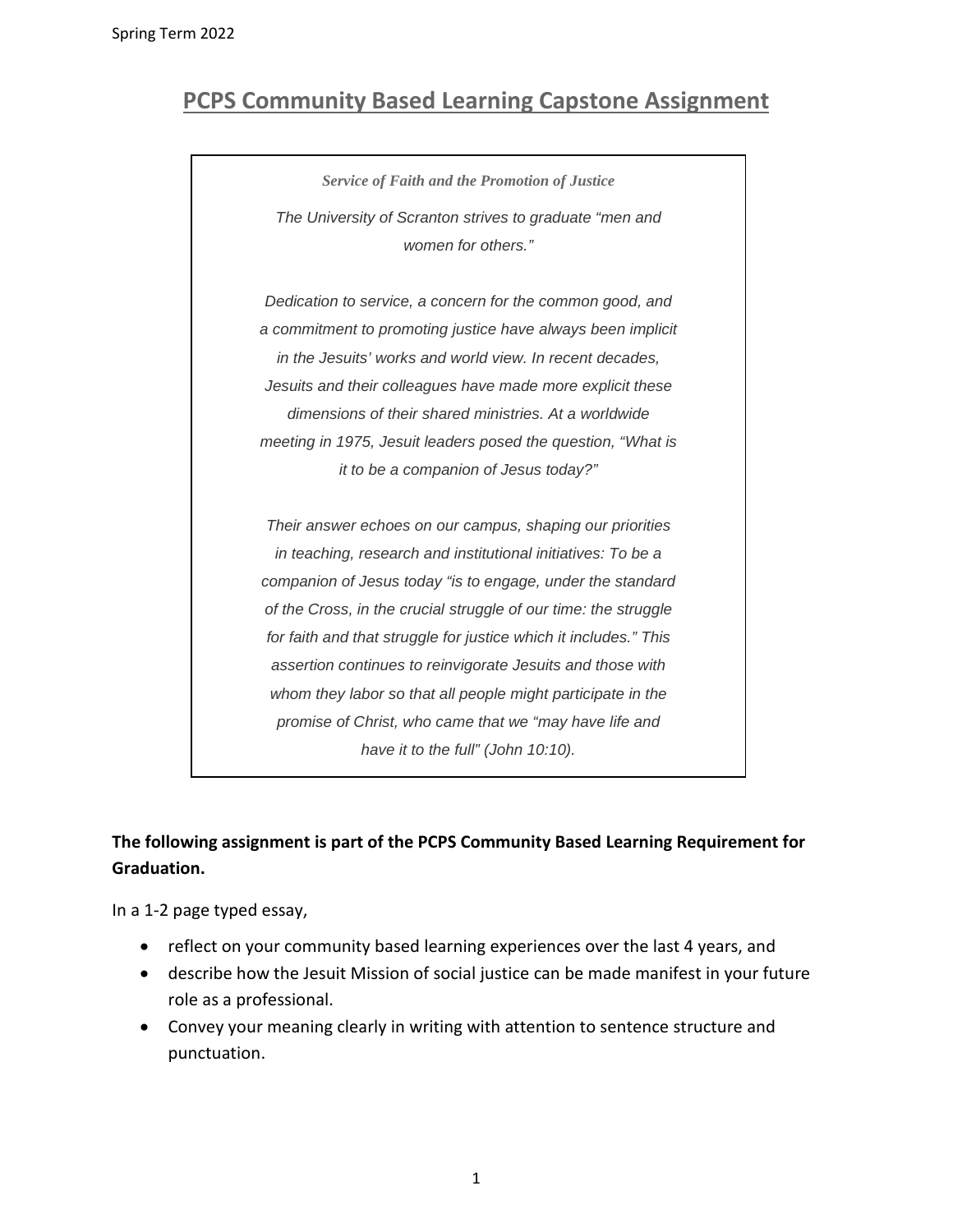| Category                | 3                                     | $\boldsymbol{2}$                   | 1                                      | $\boldsymbol{0}$      | <b>Points</b> |
|-------------------------|---------------------------------------|------------------------------------|----------------------------------------|-----------------------|---------------|
| Understanding of        | <b>Understands</b> most               | Understands                        | There is minimal                       | N <sub>o</sub>        |               |
| Jesuit Mission of       | aspects of the                        | several key                        | reference to the                       | reference to          |               |
| <b>Social Justice</b>   | Jesuit Mission of                     | components of                      | Jesuit Mission of                      | the Jesuit            |               |
|                         | <b>Social Justice</b>                 | the Jesuit                         | Social Justice or                      | Mission of            |               |
|                         | (deep versus                          | Mission of                         | there is only an                       | Social                |               |
|                         | surface)                              | Social Justice                     | inaccurate                             | Justice.              |               |
|                         |                                       |                                    | understanding.                         |                       |               |
| Reflections on          | Describes the                         | Describes the                      | Lists the                              | N <sub>o</sub>        |               |
| four years of           | community based                       | community                          | community based                        | reference to          |               |
| community based         | learning                              | based learning<br>experiences and  | learning                               | community<br>based    |               |
| learning<br>experiences | experiences and<br>provides           | provides                           | experiences, but<br>without reflective | learning              |               |
|                         | thoughtful                            | insights about                     | insights beyond                        | experiences.          |               |
|                         | insights about                        | what was                           | the most vague                         |                       |               |
|                         | how the                               | learned.                           | comments; no                           |                       |               |
|                         | experience was                        |                                    | insight into what                      |                       |               |
|                         | transformative,                       |                                    | was learned.                           |                       |               |
|                         | what was learned,                     |                                    |                                        |                       |               |
|                         | etc., linking the                     |                                    |                                        |                       |               |
|                         | experiences                           |                                    |                                        |                       |               |
|                         | where relevant to                     |                                    |                                        |                       |               |
|                         | the Jesuit mission.                   |                                    |                                        |                       |               |
| Plan for                | Describes in clear                    | Describes how                      | Vaguely                                | N <sub>o</sub>        |               |
| implementing            | and detailed ways                     | the mission can                    | describes how                          | reference to          |               |
| Jesuit Mission of       | how the mission                       | be lived as a                      | the mission can                        | how the               |               |
| Social Justice as       | can be lived as a                     | part of his/her                    | be lived as a part                     | mission can           |               |
| a professional          | significant part of                   | future                             | of his/her future                      | be lived as a         |               |
|                         | his/her future                        | professional                       | professional role.                     | part of               |               |
|                         | professional role,                    | role,                              |                                        | his/her               |               |
|                         | at the                                | occasionally                       |                                        | future                |               |
|                         | interpersonal,                        | lacking detail                     |                                        | professional<br>role. |               |
|                         | institutional, or<br>societal levels. | and/or lacking a<br>clear sense of |                                        |                       |               |
|                         |                                       | its significance.                  |                                        |                       |               |
| Sentence                | The essay                             | The essay                          | The essay                              | N/A                   |               |
| Structure               | contains no errors                    | contains some                      | contains some                          |                       |               |
|                         | of sentence                           | errors of                          | errors of sentence                     |                       |               |
|                         | structure* and                        | sentence                           | structure that                         |                       |               |
|                         | clearly conveys                       | structure but                      | distract from                          |                       |               |
|                         | what the author is                    | conveys what                       | what the author                        |                       |               |
|                         | trying to                             | the author is                      | is trying to                           |                       |               |
|                         | communicate.                          | trying to                          | communicate.                           |                       |               |
|                         |                                       | communicate.                       |                                        |                       |               |
| Punctuation             | The essay                             | The essay                          | The essay                              | N/A                   |               |
|                         | contains no errors                    | contains some                      | contains some                          |                       |               |
|                         | of punctuation**                      | errors of                          | errors of                              |                       |               |
|                         | and clearly                           | punctuation but                    | punctuation that                       |                       |               |
|                         | conveys what the                      | conveys what                       | distract from                          |                       |               |
|                         | author is trying to                   | the author is                      | what the author                        |                       |               |
|                         | communicate.                          | trying to                          | is trying to                           |                       |               |
|                         |                                       | communicate.                       | communicate.                           |                       |               |

## **Rubric for PCPS Community Based Learning Capstone Assignment**